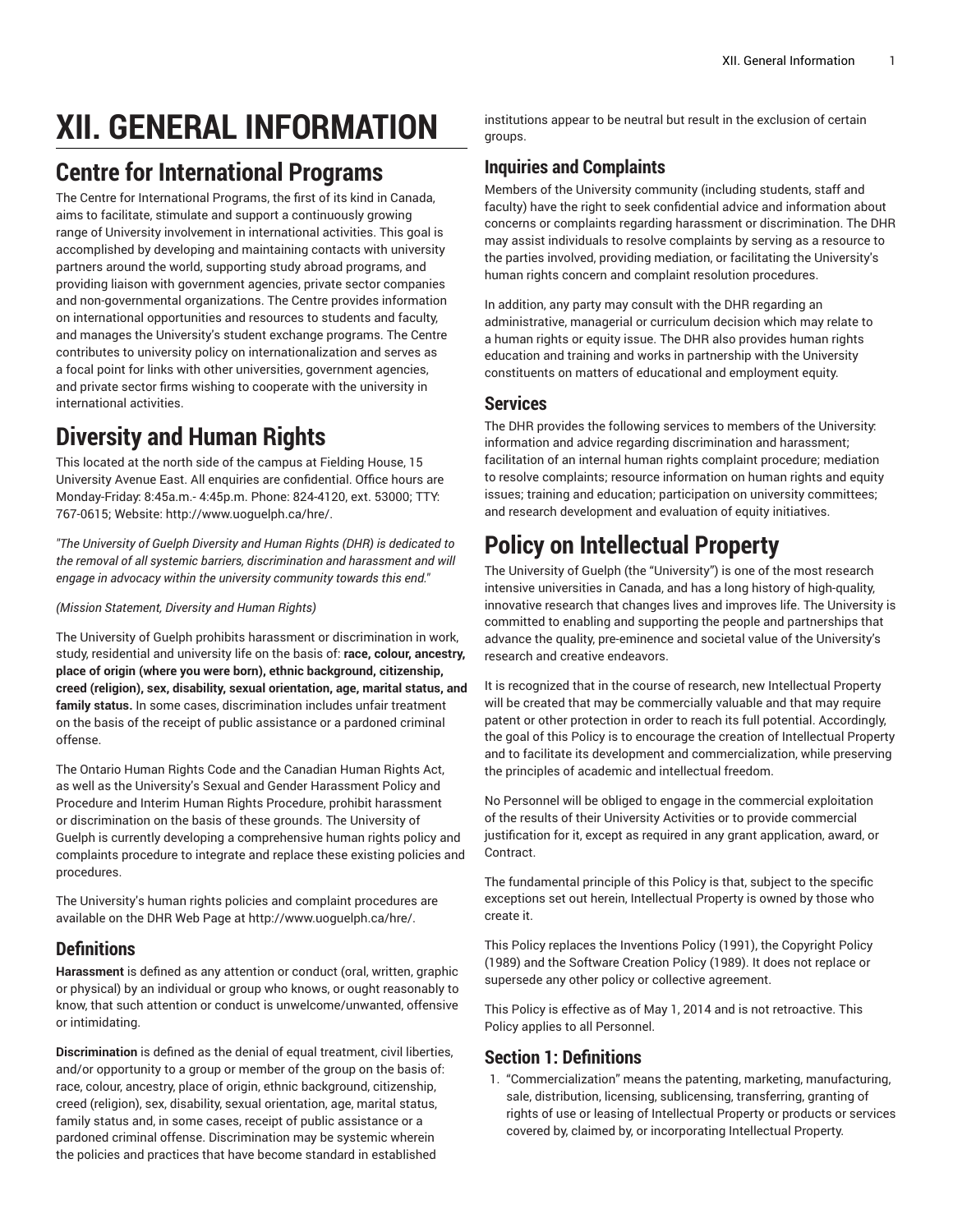- 2. "Contract" means a written agreement between the University and a Personnel and/or a third party. Contract shall also mean the terms or conditions under which funding is provided to the University to support the Personnel's University Activities.
- 3. "Copyright" means the rights granted under the Copyright Act, RSC 1985, c-42, as amended from time to time.
- 4. "Creator" means the person or persons who creates, conceives, designs, discovers, develops, invents or authors Intellectual Property.
- 5. "Intellectual Property" means any result of intellectual or artistic activity and includes, but is not limited to Works, Tangible Research Property, software, databases and database layouts, Inventions, industrial or artistic designs, trade-marks, trade names, domain names, integrated circuit topographies, know-how and trade secrets, whether or not registerable or registered or protected under the law.
- 6. "Invention" means the rights associated with any patentable or potentially patentable idea, discovery or know-how and any associated or supporting technology that is required for development or application of the idea, discovery or know-how.
- 7. "Moral Rights" means the Canadian statutory rights of an author of a work in which Copyright subsists to be associated with the work and to prevent the distortion, mutilation or modification of the work to the prejudice of the honour and reputation of the author.
- 8. "Net Revenue" equal those gross receipts that the University is entitled to retain from Commercialization activity, less:
	- a. the University's out-of-pocket costs and fees associated with securing, maintaining and enforcing intellectual property protection such as patenting and litigation expenses,
	- b. out-of-pocket costs incurred by the University in the licensing of the intellectual property and
	- c. any out-of-pocket expenses in making, shipping or otherwise distributing Tangible Research Property.
- 9. "Personnel" means one or more individuals carrying on the University Activities, paid or unpaid and who is/are not a Member as defined in the Collective Agreement between the University of Guelph and the University of Guelph Faculty Association. Personnel include but are not limited to, Professor Emeriti, staff, students, sessional lecturers, post-doctoral fellows, volunteers and adjunct faculty. In the absence of a Contract governing new Intellectual Property created during their visit, visiting scientists and visiting students are considered Personnel for the purpose of this Policy.
- 10. "Principal Investigator" means the Personnel who is identified as principally responsible for the performance and supervision of research associated with a Contract.
- 11. "Tangible Research Property" means plant germplasm, cell lines, organisms, proteins, plasmids, DNA/RNA, chemical compounds, transgenic animals and other materials useful for research or for commercial purposes for which patent applications are not filed or, if filed, do not issue.
- 12. "University Activities" means activities which are carried on by Personnel in the course of their employment or association with the University, or using University funds, facilities, equipment or other resources.
- 13. "Work" means original literary, dramatic, musical and artistic work and includes every original production in the literary, scientific or artistic domain, whatever maybe the mode or form of its expression such as websites, books, texts, articles, monographs, glossaries, bibliographies, cartographic materials, modular posters, study guides, laboratory manuals, correspondence course packages, interactive textbooks, course work delivered on the Internet, including distance

education, multimedia instructional packages, syllabi, tests and work papers, lectures, musical and/or dramatic compositions, choreographic works, performers' performances, unpublished scripts, films, filmstrips, charts, transparencies, other visual aids, video and audio tapes and cassettes, computer programs, live video and audio broadcasts, programmed instructional materials, drawings, paintings, sculptures, photographs, and other works of art.

#### **Section 2: Copyright**

- 1. Copyright belongs to Personnel who create Work, even if it is produced during the course of their University Activities, except in those cases where:
	- a. there is a pre-existing Contract that assigns the ownership rights to the University or to a third party; or
	- b. the Work is produced according to Section 2.2.
- 2. No Personnel shall claim any rights, and the University reserves to itself the ownership rights in any Works that are:
	- a. encompassed within section 2.1(a) above;
	- b. produced by Personnel at the specific request or direction of the University;
	- c. produced by Personnel employed for the express purpose of creating or producing Works, or where there is an explicit requirement in a Personnel's job description for this responsibility;
	- d. an assessment, grading, report or correspondence produced pursuant to Personnel's University Activities;
	- e. Works provided to a Personnel to assist in carrying out their duties and modified by the Personnel, such as a laboratory manual; or
	- f. produced and designed to assist in the day-to-day administration of the University's affairs.
- 3. Personnel shall not be required to waive their Moral Rights.
- 4. In the event that Work is the creation of more than one Personnel, the provisions of this Policy shall apply on a pro rata basis to all the Creators of the Work, unless a written agreement among the Creators, or a Contract states otherwise.
- 5. Where a Work is owned by a Personnel, Personnel may enter into an agreement with the University, at each party's discretion, for the performance of commercialization activities such as evaluation, marketing and negotiation of licenses. The Creator(s) will be entitled to receive seventy-five percent (75%) of Net Revenues received by the University as a result of successful commercialization of a Work owned by a Personnel.
- 6. The University may, at any time, elect to terminate or relinquish its rights in any Work. In the event that the University or assignee relinquishes its rights in any Work, all Intellectual Property rights shall revert back to the Creator(s). In the event that any Creator is deceased, the rights shall revert to the estate of that Creator.
- 7. All Personnel who own Copyright pursuant to this Policy hereby grant to the University:
	- a. a nonexclusive, royalty-free, irrevocable and non-transferable license to use such works in other, non-commercial teaching and/or scholarly, research or creative activities of the University, subject to copyright requirements of academic journals and other vehicles of scholarly publication; and
	- b. in the case of written works submitted as partial fulfillment of the requirements for completing a degree at the University, the non-exclusive right to reproduce, translate, and/or distribute the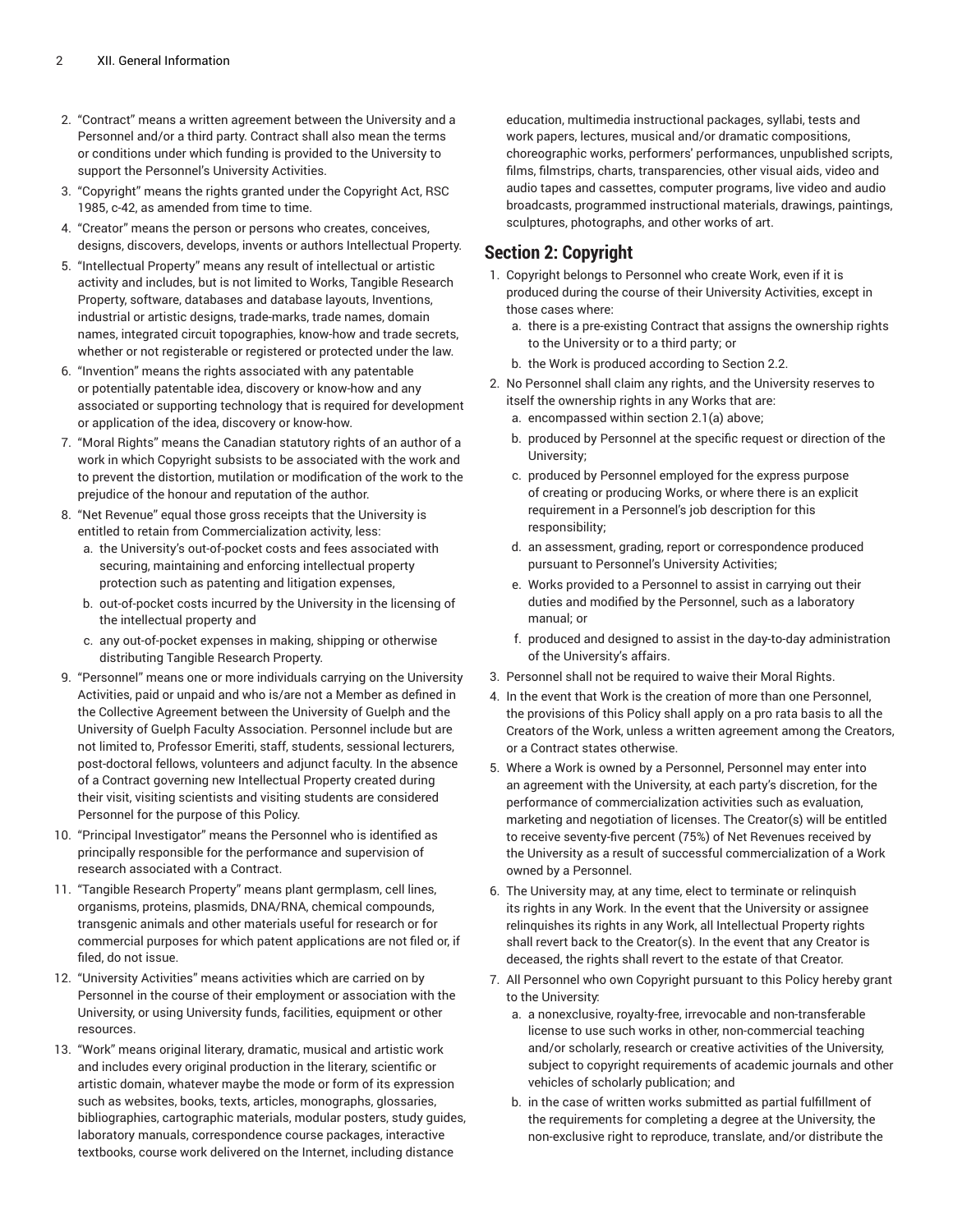written work worldwide in print and electronic format and in any medium, including but not limited to audio or video.

This license shall not apply to a Personnel's personal documents, including unpublished lecture notes, course notes, lab notes or any workin-progress.

#### **Section 3: Inventions and Tangible Research Property**

- 1. Inventions and Tangible Research Property belong to Personnel who create the Invention or Tangible Research Property, even if it is produced during the course of their University Activities, except in those cases where:
	- a. there is a pre-existing Contract that assigns the ownership rights to the University or to a third party; or
	- b. the Invention or Tangible Research Property is created according to Section 3.2.
- 2. No Personnel shall claim any ownership, and Personnel hereby assign ownership to the University in any Inventions or Tangible Research Property that is:
	- a. encompassed within section 3.1(a) above;
	- b. produced by Personnel at the specific request or direction of the University; or
	- c. produced by Personnel employed for the express purpose of creating or producing Inventions or Tangible Research Property, or where there is an explicit requirement in a Personnel's job description for this responsibility.
- 3. Prior to proceeding with a patent application or Commercialization activity, Personnel shall provide written disclosure to the University of any Invention made by them. Such disclosure shall assert whether ownership of the Invention is claimed by Personnel according to this Policy and the Personnel's intention to pursue Commercialization independently or with the assistance of the University. If the University fails to challenge in writing the assertions of the Personnel within three (3) months of the receipt of disclosure of the Invention, the University shall be deemed to have accepted as accurate the assertions set out in the disclosure. Failure by a Personnel to disclose an Invention shall not terminate or waive any potential claim by the University regarding Intellectual Property rights.
- 4. Subject to section 3.3, where Personnel own an Invention or Tangible Research Property according to this Policy, they may, at their sole discretion, make arrangements for protection and Commercialization at their sole expense and benefit.
- 5. Where an Invention or Tangible Research Property is owned by Personnel, Personnel may enter into an agreement with the University, at each party's discretion, for the performance of commercialization activities such as evaluation, patent protection, marketing and negotiation of licenses. The Creator(s) will be entitled to receive fifty percent (50%) of Net Revenues as a result of commercialization of an Invention or Tangible Research Property by the University.
- 6. Where an Invention is owned by the University, Personnel may enter into an agreement with the University, at each party's discretion, for the performance of commercialization activities such as evaluation, patent protection, marketing and negotiation of licenses. The Creator(s) will be entitled to receive fifty percent (50%) of Net Revenues as a result of Commercialization of an Invention by University.
- 7. Where Tangible Research Property is owned by the University according to Section 2, University reserves to itself all ownership rights and revenues.
- 8. The University reserves to itself and Personnel shall grant a fully paid-up, non-exclusive, royalty-free, irrevocable and non-transferable license to use any Personnel-owned Invention or Tangible Research Property made, discovered or developed using the University's facilities, support personnel, support services, equipment or materials, for academic and research purposes.
- 9. In the event that an Invention or Tangible Research Property is the creation of more than one Personnel, the provisions of this article apply on a pro rata basis to all the Creators unless a written agreement or Contract states otherwise.
- 10. The University may, at any time, elect to terminate or relinquish its rights in any Invention or Tangible Research Property. In the event that the University or any other assignee relinquishes its rights in any Invention, all Intellectual Property rights shall revert back to the Creator(s). In the event that any Creator is deceased, the rights shall revert to the estate of that Creator.

#### **Section 4: Additional Items**

- 1. The Principal Investigator has the duty to inform any collaborators or co-investigators, including all Personnel involved in the research, of the terms of any Contract governing the research, including terms related to ownership or Commercialization of Intellectual Property.
- 2. The name "University of Guelph" and abbreviations thereof, and the logos of the University of Guelph and their component parts, are trademarks and service marks of the University and are owned by the University. Personnel will take all reasonable and practicable steps to ensure that the name of the University and such other trademarks and service marks are not used in connection with Intellectual Property without the prior written agreement of the University. No statement made by a Personnel with respect to Intellectual Property may, in any way, imply approval, promotion or use of such Intellectual Property by the University without the prior written agreement of the University. Notwithstanding the foregoing, nothing shall prevent Personnel from stating their employment, rank and title in connection with Intellectual Property.
- 3. This Policy is effective as of its implementation, and all Contracts between a Personnel and the University made prior to this date will be governed under the terms of those Contracts and the applicable policies in place at the time of the Contract.
- 4. Subject to Section 5, the Vice-President (Research) is responsible for making such determinations as are necessary under this Policy.

#### **Section 5: Dispute Resolution**

- 1. It is recognized that disputes may arise between the University and Personnel with respect to Intellectual Property and the implementation of this Policy. When disputes arise, every effort shall be made by all parties acting in good faith to resolve disputes at the lowest possible level.
- 2. If a dispute cannot be resolved informally, the matter will be referred to the Vice President (Research) (or their delegate), who will consult with others as appropriate and issue a written decision.

#### **Section 6: Policy Review and Procedures**

- 1. The Vice President (Research) is authorized to develop and up-date procedures to aid implementation of the Policy.
- 2. Amendments to the Policy require the approval of the Board.
- 3. The Board of Governors will review this Policy at least every five (5) years.